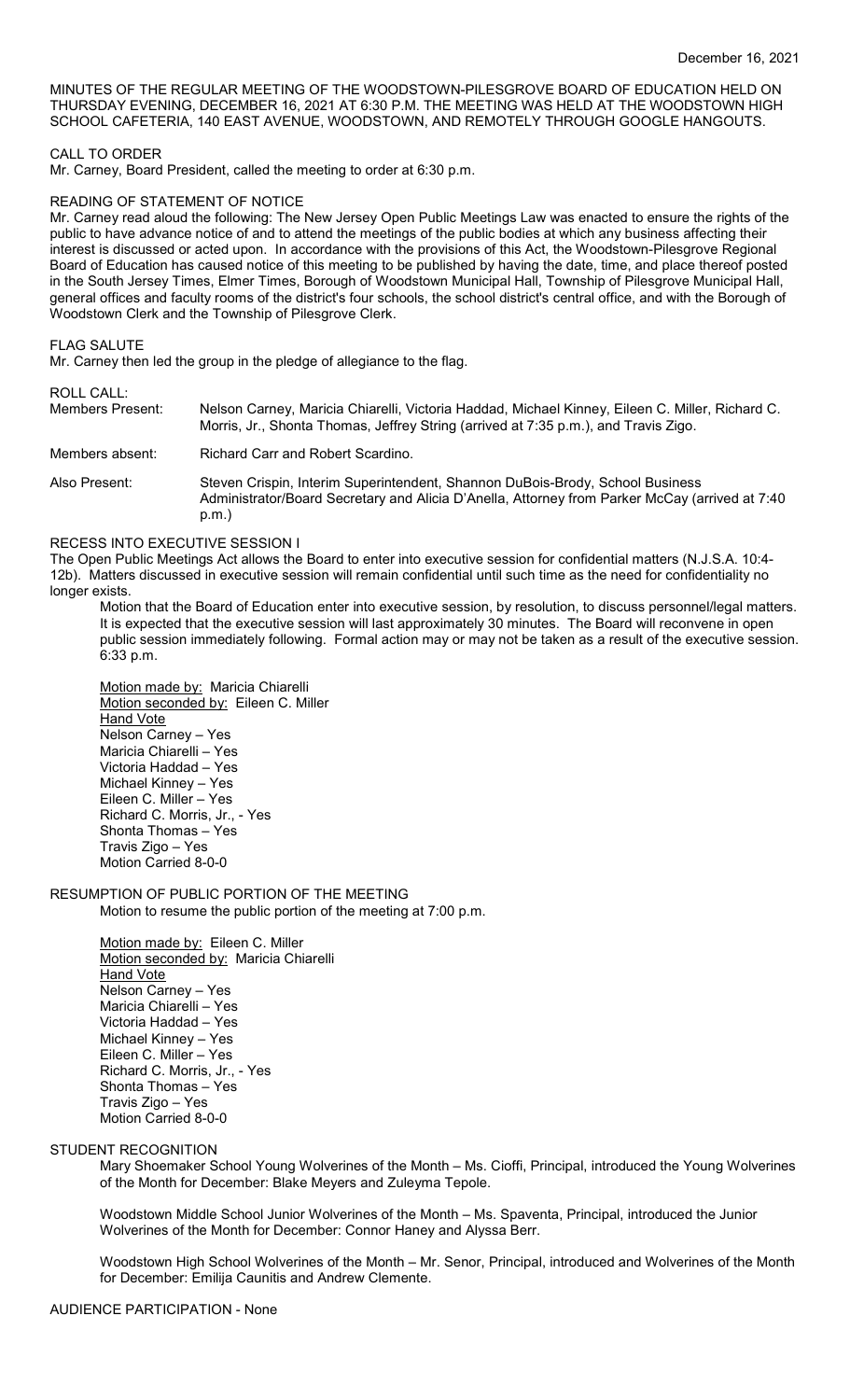#### SUPERINTENDENT'S REPORT

Mr. Crispin discussed the following:

HS/MS Media Center – Would like to enhance the area and will be discussed further in January.

Tennis Courts – Need serious consideration of updating. Encouraged board members to stop out at facility for firsthand view of condition of the courts.

Mary Shoemaker School HVAC – An ad-hoc committee may be necessary to provide the board with a recommendation on how to proceed.

COVID Guidelines – The State significantly pushed back guidelines. The district is seeking guidance.

#### APPROVAL OF MINUTES

Motion to approve the following minutes as recommended by the School Business Administrator: November 18, 2021 - Regular Meeting and Executive Session Minutes

Motion made by: Richard C. Morris, Jr. Motion seconded by: Maricia Chiarelli **Hand Vote** Nelson Carney – Yes Maricia Chiarelli – Yes Victoria Haddad – Yes Michael Kinney – Yes Eileen C. Miller – Yes Richard C. Morris, Jr., - Yes Shonta Thomas – Yes Travis Zigo – Yes Motion Carried 8-0-0

# INSTRUCTION/CURRICULUM

Motion to approve the following as recommended by the Superintendent: Approval of the Sonday System for reading intervention. Cost - \$41,320.

Professional Development as follows:

Tiffany Roback to attend the NJASA Techspo '22 in Atlantic City from 1/26/22 through 1/27/22. Total cost including registration, mileage, tolls and lodging not to exceed \$770 (She is only staying 2 nights). NOTE: This is an event she has attended every year to further the technology in the district.

Karlyle Adams to attend the NJASA Techspo '22 in Atlantic City from 1/26/22 through 1/28/22. Total cost including registration, mileage, tolls and lodging not to exceed \$881 (He is staying all 3 nights). NOTE This is an event he has attended every year to further the technology in the district.

High School December field trip list. (see page \_\_\_)

District December fundraiser list. (see page \_\_\_)

Harassment, Intimidation and Bullying report dated 11/11/2021 - 12/09/2021 and to provide notification letters as required to the parents/guardians advising that this information has been provided to the Board of Education.

Motion made by: Eileen C. Miller Motion seconded by: Maricia Chiarelli Roll Call Vote Nelson Carney – Yes Maricia Chiarelli – Yes Victoria Haddad – Yes Michael Kinney – Yes Eileen C. Miller – Yes Richard C. Morris, Jr., - Yes Shonta Thomas – Yes Travis Zigo – Yes Motion Carried 8-0-0

Motion to approve the following as recommended by the Superintendent (voting not applicable to sending district representatives):

Addendum for the Early Childhood Handle with Care Program.

Professional Development as follows:

| <b>Staff</b>      | <b>Building</b> | <b>Dates</b>      | Workshop/Conference | Location                 | <b>Cost not</b><br>to exceed |
|-------------------|-----------------|-------------------|---------------------|--------------------------|------------------------------|
|                   |                 | MSS & 2/24/2022 - | NJMEA 2022 State    | <b>Atlantic City</b>     |                              |
| Nowmos, Christine | <b>ECLC</b>     | 2/26/2022         | Conference          | <b>Convention Center</b> | \$130                        |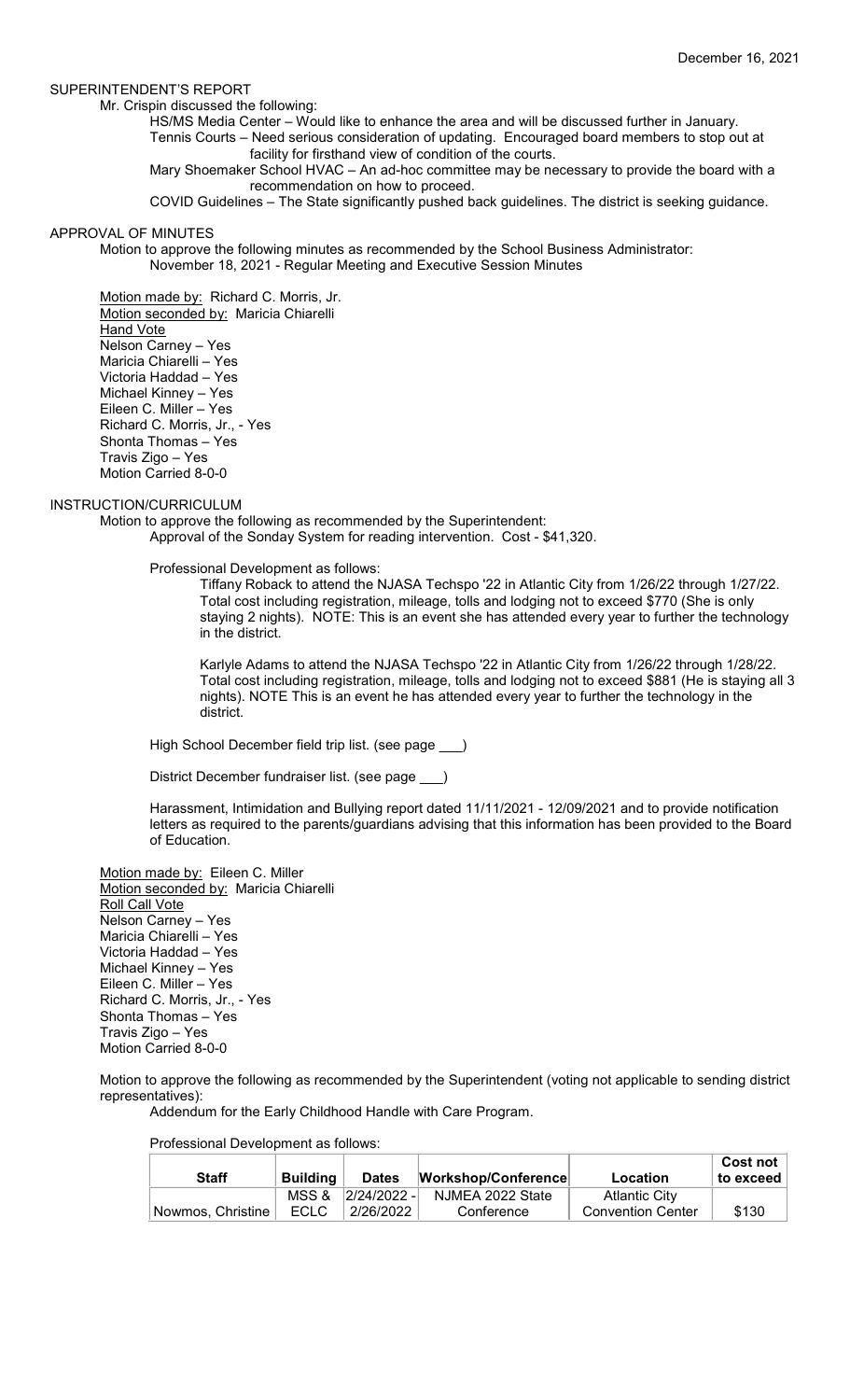Motion made by: Eileen C. Miller Motion seconded by: Maricia Chiarelli Roll Call Vote Nelson Carney – Yes Maricia Chiarelli – Yes Victoria Haddad – Yes Eileen C. Miller – Yes Shonta Thomas – Yes Travis Zigo – Yes Motion Carried 6-0-0

# ADMINISTRATION/PERSONNEL

Motion to approve the following as recommended by the Superintendent: Accept the retirement of Dave Schultze, Custodian, effective 7/1/2022.

Leaves of Absence as follows:

Maternity leave of absence for Ashley Rybyinski from approximately 5/13/2022 through 6/30/2022.

Maternity leave of absence for Ashley Rybyinski from 9/1/2022 through 11/28/2022.

Extension of a medical leave of absence for Susan Mesogianes to 2/18/2022.

Medical leave of absence for Coleen Coombs from 1/3/2022 through approximately 1/21/2022.

# Extra Duty Appointments as follows:

High School extra duty list for December 2021. (see page \_\_\_)

Athletic extra duty list for December 2021. (see page )

Curriculum extra duty list for December 2021. (see page \_\_\_)

McKinney-Vento extra duty list for December 2021. (see page \_\_\_)

Homebound extra duty list for December 2021. (see page \_\_\_)

Nan Hathaway as the Graduation Coach at the High School. Salary - up to 12 hours per week x \$32 per hour. Effective date to be determined.

Substitutes as follows:

Substitute list for December 2021. (see page

Extension of Nicole Hitchner as a substitute secretary in the High School to 2/18/2022.

Volunteers as follows: High School tier 2 Volunteer list for December 2021. (see page \_\_\_)

Motion made by: Richard C. Morris, Jr. Motion seconded by: Eileen C. Miller Roll Call Vote Nelson Carney – Yes Maricia Chiarelli – Yes Victoria Haddad – Yes Michael Kinney – Yes Eileen C. Miller – Yes Richard C. Morris, Jr., - Yes Shonta Thomas – Yes Travis Zigo – Yes Motion Carried 8-0-0

Motion to approve the following as recommended by the Superintendent (voting not applicable to sending district representatives):

Rescind the appointment of Katrina Hickman as a Cafeteria Aide at the Mary Shoemaker School.

Leaves of Absence as follows:

Extension of a maternity leave of absence for Jennifer Hildebrand through 3/4/2022. Maternity leave of absence for Julie Smythe from approximately 3/21/2022 through 6/30/2022. Maternity leave of absence for Elizabeth DiRusso to begin on12/13/2022 through 6/30/2022.

New Staff/Positions as follows:

New PreK-3 Students with Disabilities Teacher position at the William Roper School.

Shaylen Hall as a Cafeteria Aide at the Mary Shoemaker School effective date to determined. Salary - 2.5 hours/day at \$13 per hour.

Aaliyah Mayers as a Cafeteria Aide at the Mary Shoemaker School effective date to be determined. Salary - 2.5 hours/day at \$13 per hour.

Amanda Joyce as a Special Education Teacher at the Middle School effective to be determined. Salary - MA, Step 8 (\$60,204) pro-rated to start date.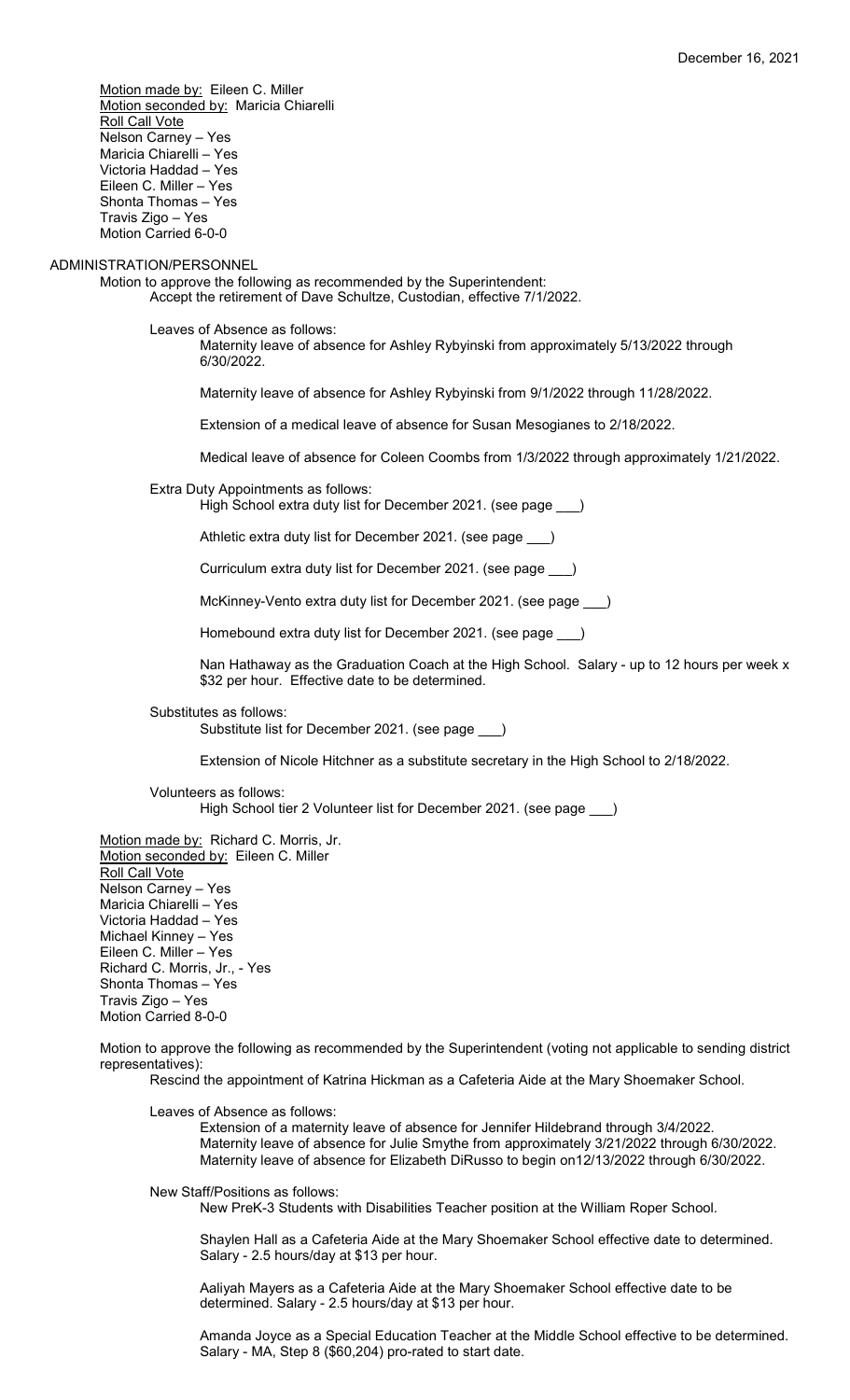Dominque Lieze as a Part Time Achieve Teacher at the Mary Shoemaker School effective to be determined. Salary - BA, Step 1 (\$54,453) pro-rated to start date.

Extra Duty Appointments as follows:

Middle School extra duty list for December 2021. (see page )

Mary Shoemaker extra duty list for December 2021. (see page \_\_\_)

William Roper extra duty list for December 2021. (see page \_

Jamie Morgan, one day's pay (MSS Achieve Teacher 20/21 SY), for the change in teaching assignment to Grade 4 Teacher. This change occurred prior to August 30th for the 2021-2022 school year due to extenuating circumstances. This is a non-precedent setting change.

Substitutes as follows:

Jeffrey Thomas as a long term substitute at the Middle School for up to 40 days, with possible County approval to 60 days. Start date to be determined.

Volunteers as follows:

Middle School tier 2 volunteer list for December 2021. (see page \_\_\_)

Motion made by: Eileen C. Miller Motion seconded by: Maricia Chiarelli Roll Call Vote Nelson Carney – Yes Maricia Chiarelli – Yes Victoria Haddad – Yes Eileen C. Miller – Yes Shonta Thomas – Yes Travis Zigo – Yes Motion Carried 6-0-0

#### OPERATIONS/FINANCE

Motion to approve the following financial reports as recommended by the School Business Administrator: (see Board Minutes Financial Back-up Binder for details).

Pursuant to N.J.A.C. 6A:23A-16.10 (c)3, I certify that as of October 31, 2021, no budgetary line item account has obligations and payments (contractual orders) which in total exceed the amount appropriated by the Woodstown-Pilesgrove Regional Board of Education pursuant to N.J.S.A. 18A:22-8.1 and N.J.S.A. 18A:22-8.2 and no budgetary line item account has been over-expended in violation of N.J.A.C. 6:23- 16.10 (a)1.

Board Secretary Date

\_\_\_\_\_\_\_\_\_\_\_\_\_\_\_\_\_\_\_\_\_\_\_\_\_\_\_\_\_ \_\_\_\_\_\_\_\_\_\_\_\_\_\_\_\_\_\_\_\_\_\_\_\_

The October 31, 2021, preliminary final Report of the Treasurer of School Funds for the 2021-2022 school year is in agreement with the October 31, 2021, preliminary Report of the Board Secretary, pending audit.

Pursuant to N.J.A.C. 6A:23A-16.10(c)4, that the Woodstown-Pilesgrove Regional Board of Education certifies that as of October 31, 2021, and after review of the Secretary's Monthly Financial Report and the Treasurer's Monthly Financial Report and upon consultation with the appropriate district officials, to the best of the Board's knowledge, no major account or fund has been over-expended in violation of N.J.A.C. 6A:23A-16.10(a)1 and that sufficient funds are available to meet the district's financial obligations for the remainder of the fiscal year.

EFT's for November 2021, hand check payments for November 2021, and payment list for the month of December 2021.

Transfer of funds as previously approved by the Superintendent pursuant to 18A:22-8.1 for the month of October 2021.

Additional financial reports as follows:

Student Activities and Athletics for the month of November 2021. Scholarships for the month of November 2021. Odyssey of the Mind for the month of November 2021. Cafeteria Report for the months of October 2021. Woodstown Community School for the month of November 2021.

Motion made by: Eileen C. Miller Motion seconded by: Maricia Chiarelli **Roll Call Vote** Nelson Carney – Yes Maricia Chiarelli – Yes Victoria Haddad – Yes Michael Kinney – Yes Eileen C. Miller – Yes Richard C. Morris, Jr., - Yes Shonta Thomas – Yes Travis Zigo – Yes Motion Carried 8-0-0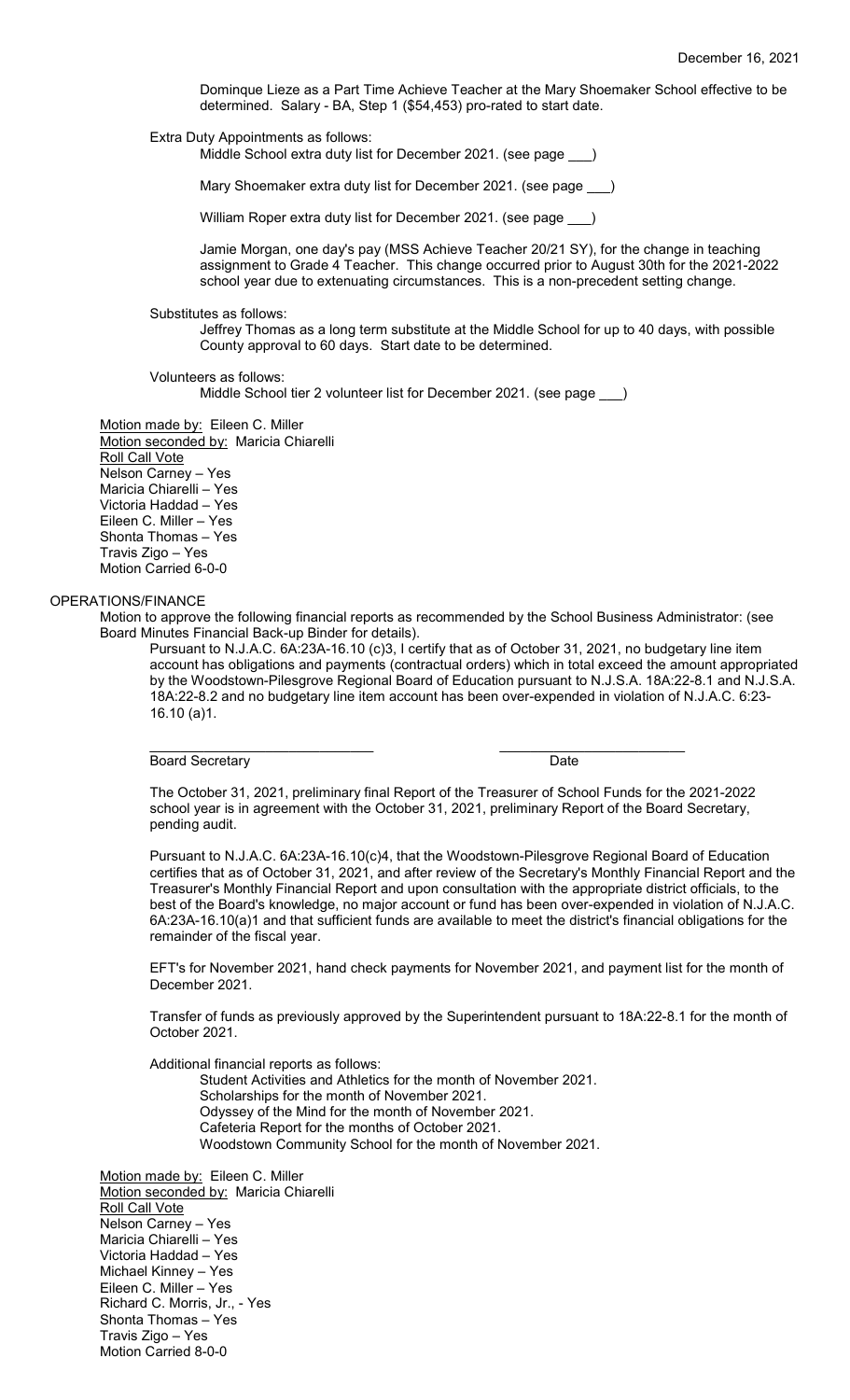Motion to approve the following as recommended by the School Business Administrator: Contract with the State of New Jersey, Department of Children and Families for the reimbursement of tuition to the Woodstown-Pilesgrove Regional School District for the 2021-2022 school year.

Authorization of RYEBREAD to provide professional services for developing budgets for potential capital projects in the district on a time and material basis per conditions of the 2021-2022 Architect of Record Agreement and the attached Schedule of Fees.

Use of Facilities requests as of December 2021. (see page \_\_\_)

Amendment to the ARP-IDEA Grant for FY 2022 with the following transfers: Basic: \$410.00 from 20-223-100-600-05-000 to 20-223-200-500-05-000 \$5,381.00 from 20-223-200-600-05-000 to 20-223-200-500-05-000 Preschool: \$245.00 from 20-224-200-600-05-000 to 20-224-100-600-05-000 \$1,500.00 from 20-224-200-500-05-000 to 20-224-100-600-05-000

Authorization to purchase a 10 ft. x 10 ft. storage shed kit and/or materials to store field hockey equipment at a cost not to exceed \$1,700.00. The shed will be installed on the side of the field hockey field as per the attached map. This purchase will be made with the field hockey student activity funds and the shed constructed and installed by the District's Buildings and Grounds Department.

Title I Instructor salaries for the 2021-2022 school year. (see page \_\_\_)

Contract with Sterling High School for the attendance of student NJSmart # 6860195545, beginning December 9, 2021, through the remainder of the 2021-2022 school year in the amount of \$9,541.61, prorated to 118 days.

Motion made by: Eileen C. Miller Motion seconded by: Maricia Chiarelli **Hand Vote** Nelson Carney – Yes Maricia Chiarelli – Yes Victoria Haddad – Yes Michael Kinney – Yes Eileen C. Miller – Yes Richard C. Morris, Jr., - Yes Shonta Thomas – Yes Travis Zigo – Yes Motion Carried 8-0-0

Motion to approve the following as recommended by the School Business Administrator (voting not applicable to sending district representatives):

Contract with Pineland Learning Center for the attendance of student NJSmart #7402363052, effective October 28, 2021, in the amount of \$45,530.00 for 145 days, for the remainder of the 2021-2022 school year.

Contract with Durand Inc., for the attendance of student NJSmart #9921212903, effective January 3, 2022, in the amount of \$39,585.70 for 106 days plus a 1:1 aide in the amount of \$19,080.00, for the remainder of the 2021-2022 school year.

Addendum to route SLC-3 retroactive to November 1, 2021, for the addition of one bus aide at \$50.00 per diem for 162 days at an increased cost to the route of \$8,100.00. This cost is funded by the Preschool Education Aid (PEA).

Addendum to route SLC-7 retroactive to November 1, 2021, for the addition of one bus aide at \$50.00 per diem for 162 days at an increased cost to the route of \$8,100.00. The cost is funded by the Preschool Education Aid (PEA).

Motion made by: Eileen C. Miller Motion seconded by: Maricia Chiarelli **Hand Vote** Nelson Carney – Yes Maricia Chiarelli – Yes Victoria Haddad – Yes Eileen C. Miller – Yes Shonta Thomas – Yes Travis Zigo – Yes Motion Carried 6-0-0

#### OLD BUSINESS – None

NEW BUSINESS – The Board thanked Nelson Carney and Shonta Thomas for their time served on the Board of Education and presented each with a gift.

#### REPORTS

Mrs. DuBois-Brody, School Business Administrator, commented on the following: November Election Results – The official results of the election are now available. Driver's Ed Car – The new car has been received. Nutri-Serve Monthly Update – Supply availability continues to be a challenge.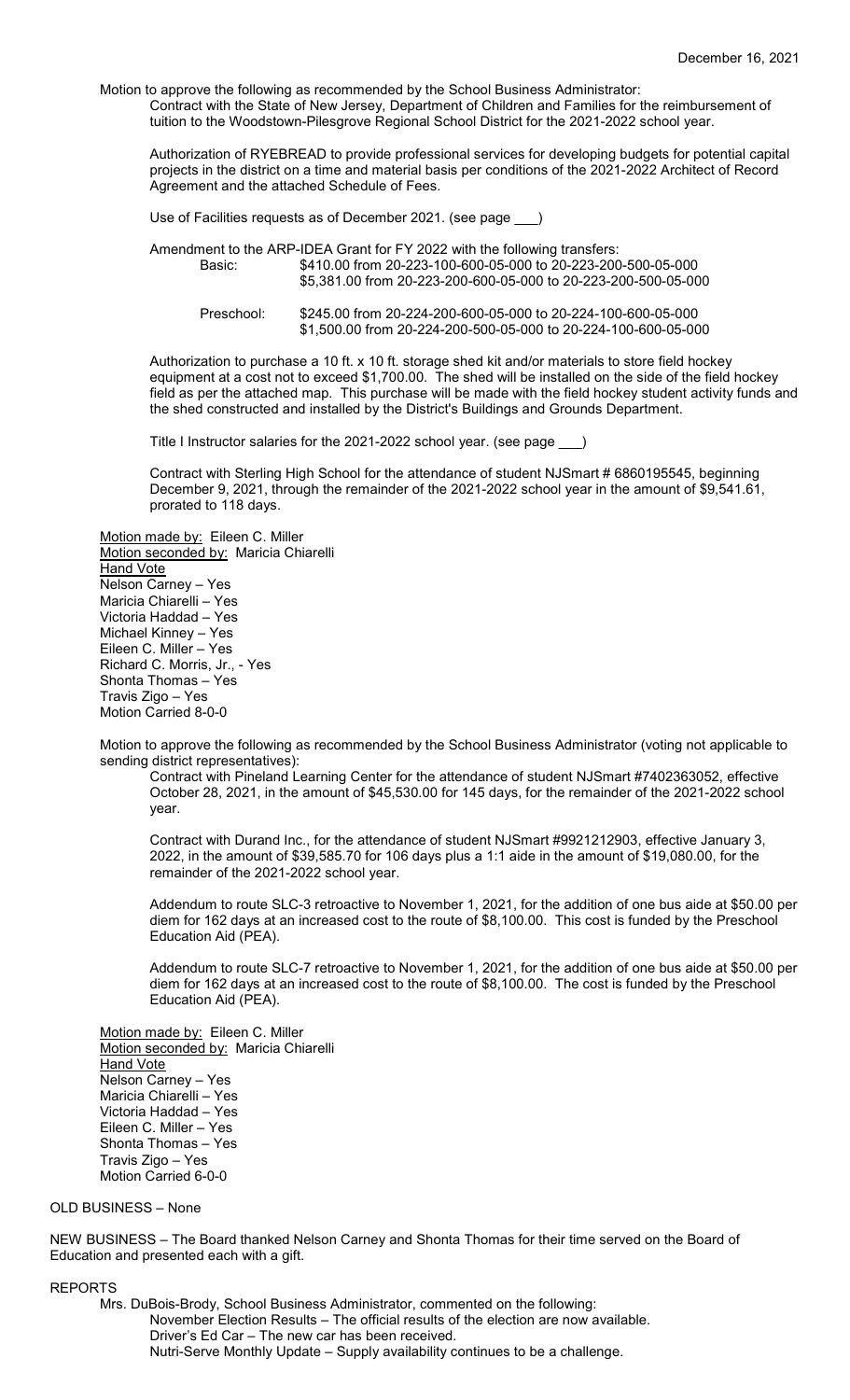Ad-Hoc Committee – Mrs. Chiarelli updated the Board on Policy 2422 – Comprehensive Health & Physical Education. They are taking their time to ensure due diligence.

Administrators – Written reports from administrators were available for review.

Building Reports – The following reports were available for review: Enrollments for the month of November Fire/Security Drills for the month of November

Mr. String joined the meeting at 7:35 p.m.

# BOARD REPORTS

President – Nelson Carney – No report.

#### Sending Districts

Upper Pittsgrove Township – Michael Kinney shared the ongoing projects of ceiling tile replacement and brick pointing.

Alloway Township -- Richard Morris Jr., shared COVID challenges and quarantines facing the district.

#### Liaison Reports

NJSBA Delegate Report – Eileen Miller/Victoria Haddad – Mrs. Miller shared that NJSBA will begin to focus on areas other than COVID as they prepare to get regular activities back up and running.

SACC Report – Shonta Thomas – Nothing to report.

AG Report – Maricia Chiarelli/Travis Zigo – Mrs. Chiarelli shared a successful pie baking fundraiser, as well as 2022 conventions and competitions coming up.

PTO Report – Robert Scardino/Travis Zigo – Mr. Scardino reported a successful Fun with Santa, the Krispy Kreme Donut fundraiser pick-up is today and Disney on Ice is coming up soon. No official meeting in December.

School Foundation Report – Richard Carr – Nothing to report.

CARE Report – Jeffrey String – Nothing to report.

Marlton Recreational Field Report – Richard Carr – Nothing to report.

Pilesgrove Township Report – Victoria Haddad/Jeffrey String

Dr. Haddad reported on the Industrial hearing scheduled for December 15<sup>th</sup>. Investor is seeking to build on 150 acres. The hearing was tabled until January due to large attendance which exceeded fire capacity.

Mr. String reported that the Industrial proposal for Route 40 was approved on December 15<sup>th</sup>.

Woodstown Borough Report – Maricia Chiarelli – Pedestrian safety is a big topic and are looking for ways to mitigate. Woodstown by Candlelight was very successful. Mr. Carney stated that trash/recycling will be picked up the same weekday now.

# AUDIENCE PARTICIPATION (Non-Agenda items only)

Lisa Quirk – Level IV Grievance – Mrs. Quirk read aloud Grievances 1 through 6 and feels it is a district decision.

#### RECESS INTO EXECUTIVE SESSION II

The Open Public Meetings Act allows the Board to enter into executive session for confidential matters (N.J.S.A. 10:4- 12b). Matters discussed in executive session will remain confidential until such time as the need for confidentiality no longer exists.

Motion that the Board of Education enter into executive session, by resolution, to discuss personnel/legal matters. It is expected that the executive session will last approximately 30 minutes. The Board will reconvene in open public session immediately following. Formal action may or may not be taken as a result of the executive session. 8:01 p.m.

Motion made by: Eileen C. Miller Motion seconded by: Maricia Chiarelli Hand Vote Nelson Carney – Yes Maricia Chiarelli – Yes Victoria Haddad – Yes Michael Kinney – Yes Eileen C. Miller – Yes Richard C. Morris, Jr., - Yes Shonta Thomas – Yes Jeffrey String – Yes Travis Zigo – Yes Motion Carried 9-0-0

Mr. Crispin excused himself from the meeting at 8:01 p.m.